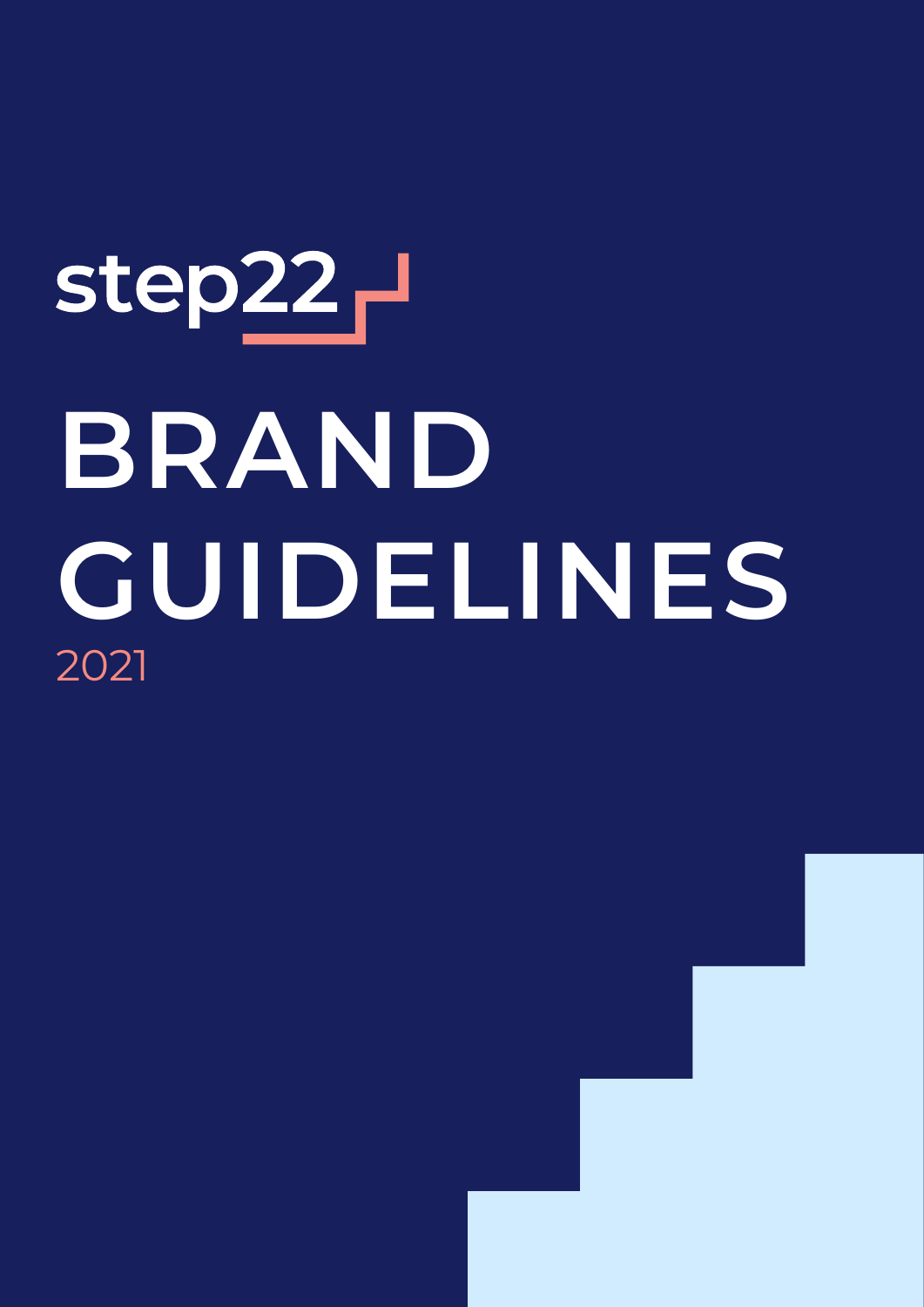## **ABOUT STEP22**

## **Step22 is a recruitment and training solution that gets great people into great jobs in the hospitality sector, funded by the apprenticeship levy.**

Step22 helps businesses source and train great staff to significantly improve retention and staffing costs. Our mission is to become the no.1 provider of hospitality apprenticeships in the UK.

Step22 is the hospitality brand within the Catch22 Apprenticeships division.

Too many young people are out of work and there is a recruitment crisis within the hospitality sector that is only going to get worse after Brexit and ongoing restrictions driven by COVID-19.

As businesses transform to meet these challenges Step22 can be part of the solution in helping them build strong teams whilst keeping costs low and increasing retention.

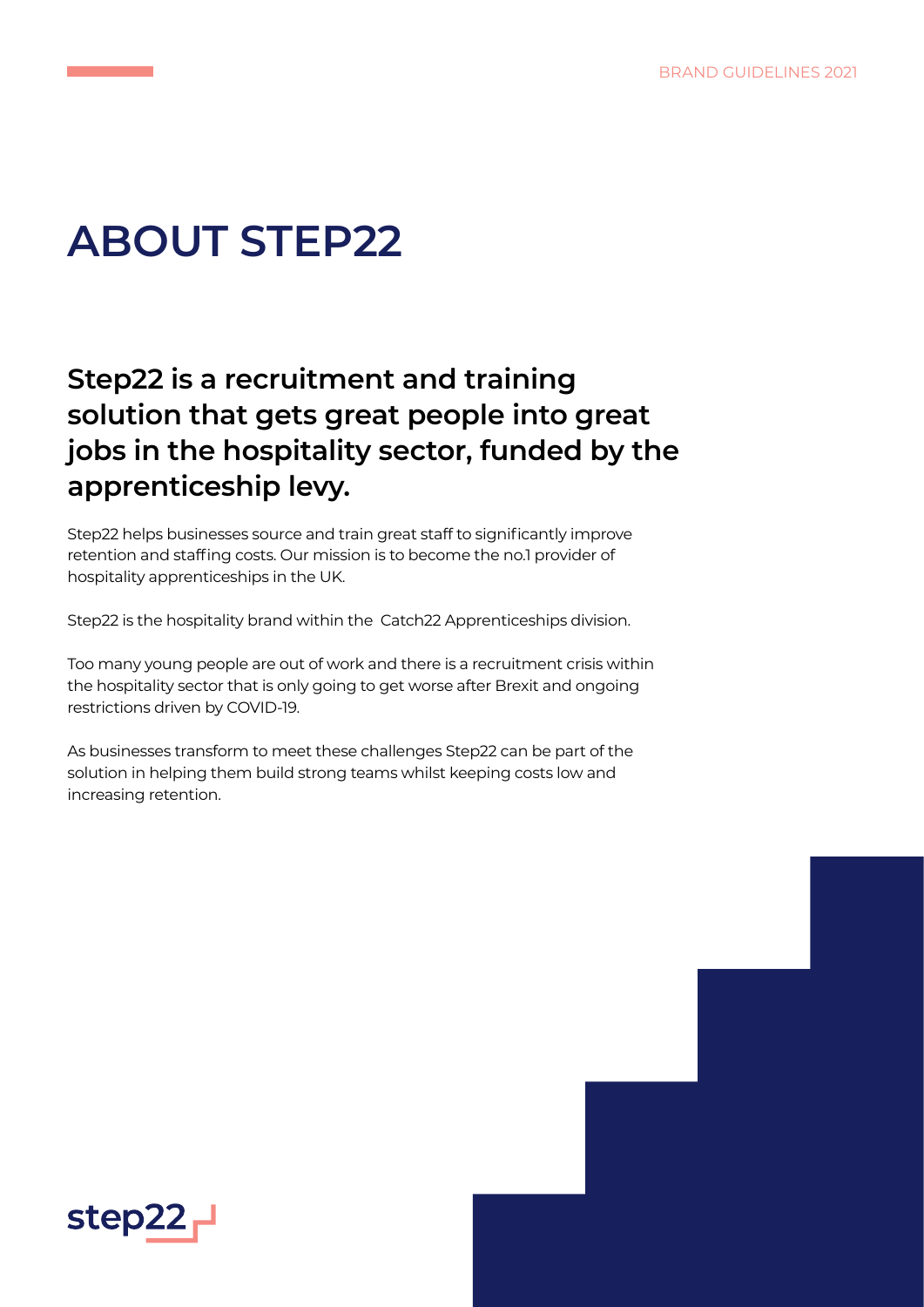#### **Step22 Logotype**

Our logotype should be used for all applications. Never try and recreate the logotype yourself.

#### **Clearspace**

In order to maintain the intergrity of the Step22 logotype, it is important that no other logos, type or graphical elements infringe on it's space.



The following are unacceptable ways of using the Step 22 logotype

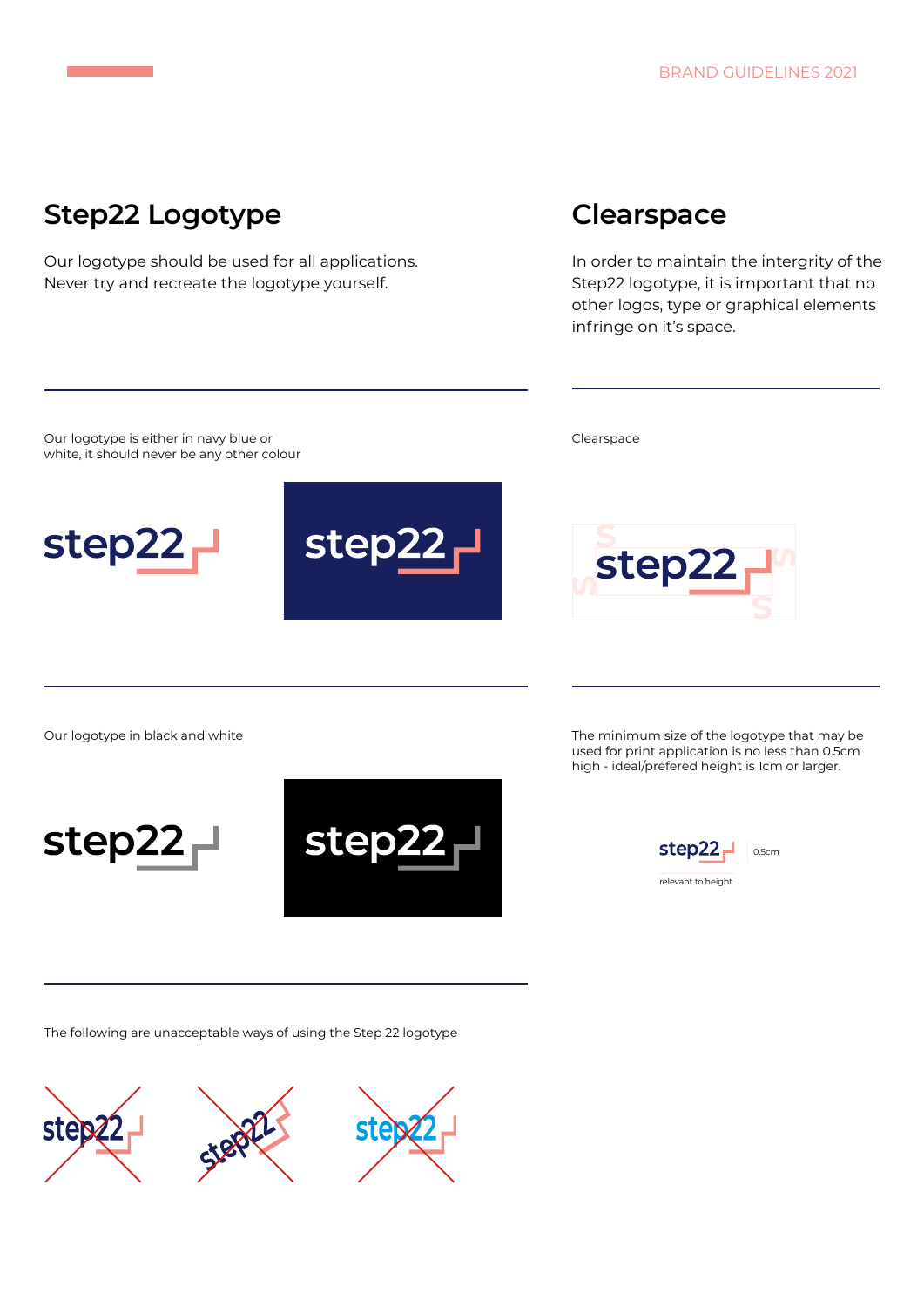## **Colour Palette**

Our primary colour is navy blue

## **Colour Ratio**

Please follow the ratio of colour that are given here to maintain visual identity of Step22

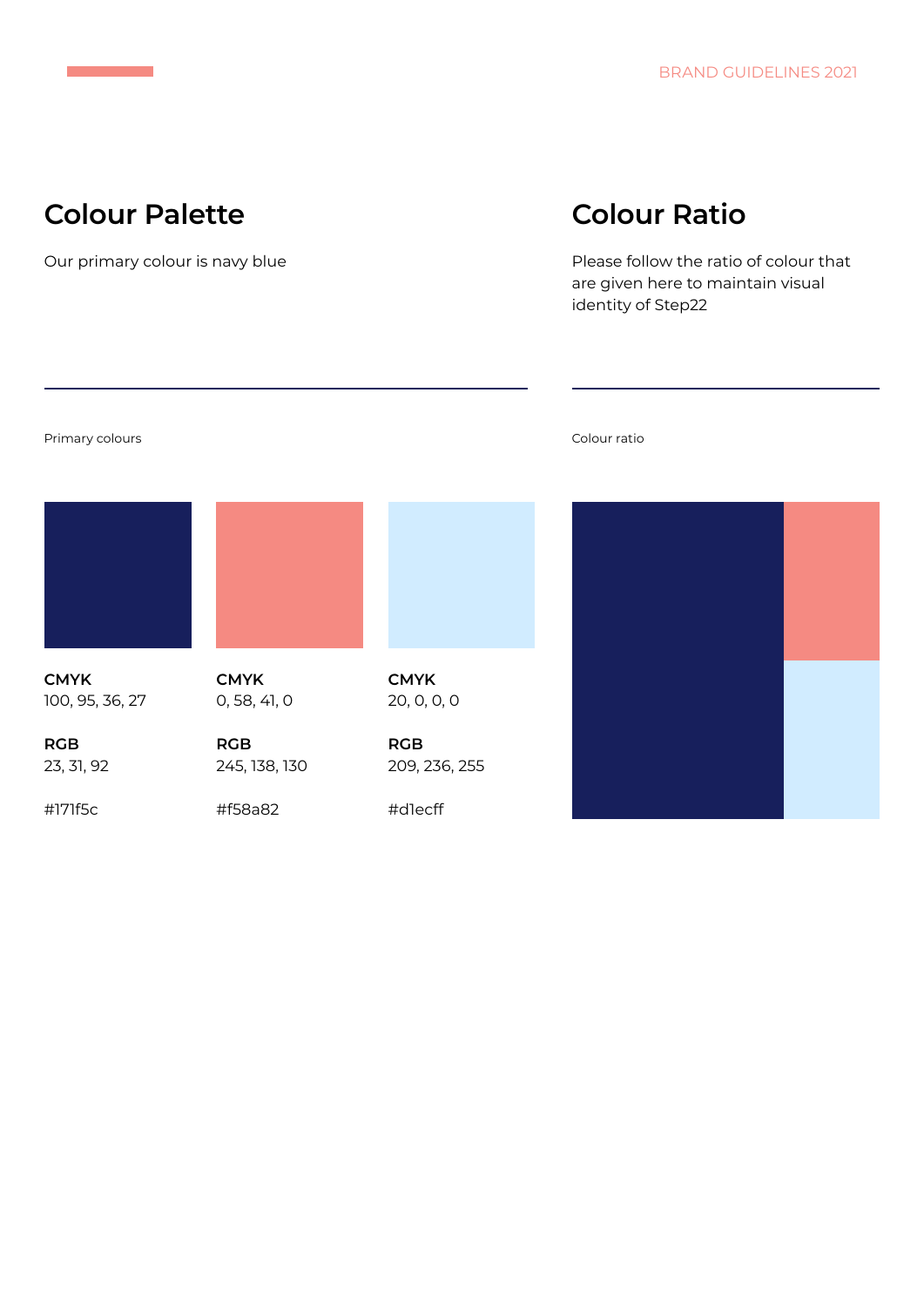## **Typography**

Our primary font is Montserrat.

#### **Font usage**

Below are examples of how the different weights of Montserrat are to be used within designs.

Typography Examples

**Montserrat - SemiBold** To be mainly used for headings

#### **Aa Bb Cc Dd Ee Ff Gg Hh Ii Jj Kk Ll Mm Nn Oo Pp Qq Rr Ss Tt Uu Vv Ww Xx Yy Zz !?@ӣ\$%^&\*() 1234567890**

*Montserrat - Light Italic* To be used with headings and sub headings

*Aa Bb Cc Dd Ee Ff Gg Hh Ii Jj Kk Ll Mm Nn Oo Pp Qq Rr Ss Tt Uu Vv Ww Xx Yy Zz !?@ӣ\$%^&\*() 1234567890*

Montserrat - Regular To be used with headings, sub headings and body

Aa Bb Cc Dd Ee Ff Gg Hh Ii Jj Kk Ll Mm Nn Oo Pp Qq Rr Ss Tt Uu Vv Ww Xx Yy Zz !?@"£\$%^&\*() 1234567890

Main title example

#### **HOW CAN WE HELP YOU**

#### **HOW CAN WE HELP YOU** Main title example

*See what we offer* Sub title examp

#### **HOW CAN WE HELP YOU** Main title example

*See what we offer* Sub title example

Lorem ipsum dolor sit amet, consectetur adipiscing elit. Phasellus viverra sapien. body example

HOW CAN **WE HELP YOU** Main title example